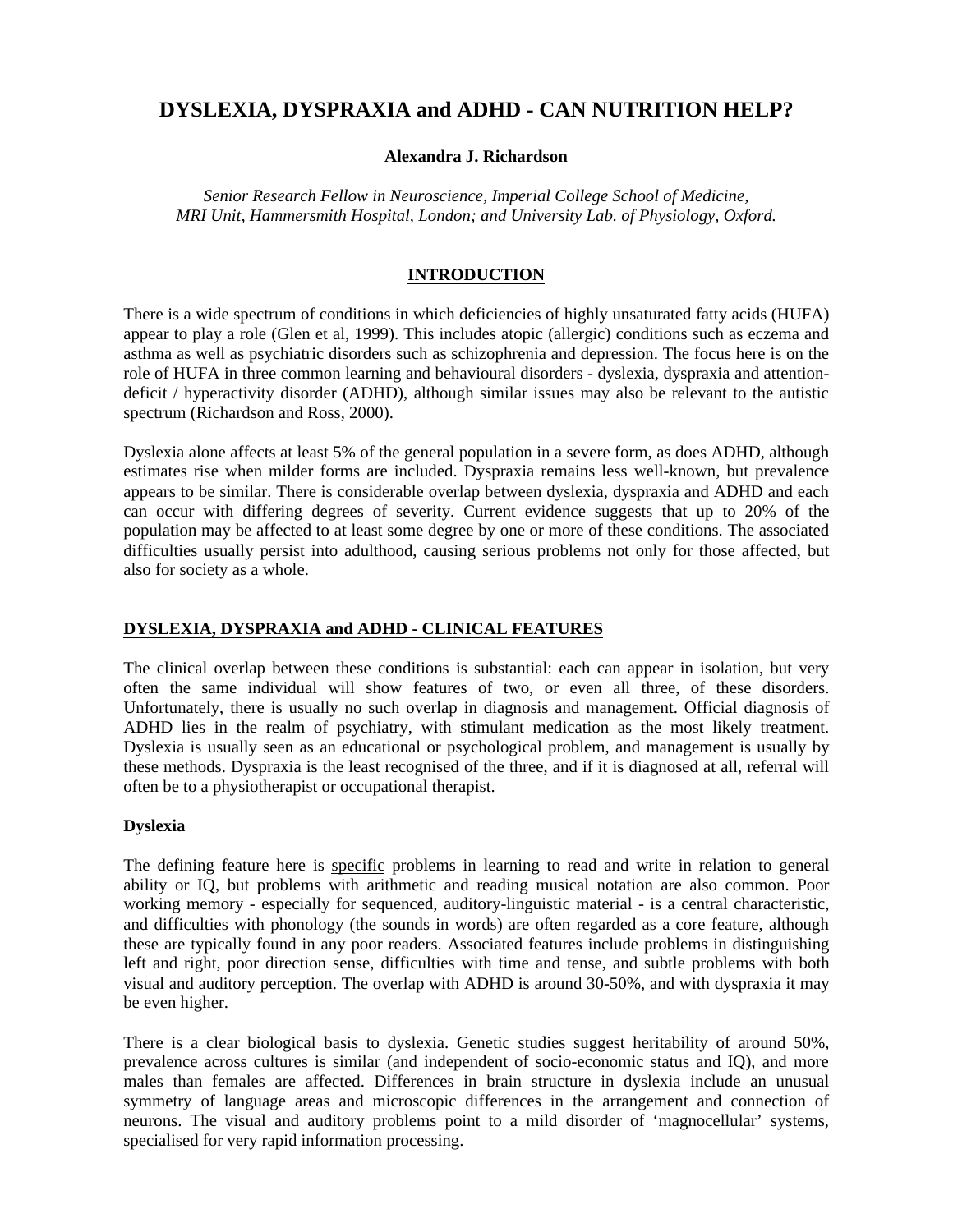### **Dyspraxia**

Core problems involve difficulties in planning and carrying out complex, sequenced actions. In motor co-ordination, this shows in clumsiness, difficulties with catching a ball or balancing, tying shoelaces or doing up buttons. However, dyspraxic children often have extremely poor handwriting, if not the other features of dyslexia, and difficulties with organisation, attention and concentration, as in ADHD, are very common. Dyspraxia is also associated with poor memory for symbolic material, both visual and auditory, and often with impulsivity and temper tantrums. These children can be hypersensitive to touch, smells and sounds, and they often prefer repetitive, familiar activities because they can find novel situations very stressful.

### **ADHD**

The central problems here involve *Inattention*, i.e. persistent difficulties with sustained attention and concentration, and/or *Hyperactivity*-*Impulsivity*. Hyperactive-Impulsive children show excessive motor activity and restlessness, an inability to regulate behaviour according to the situation, and difficulty delaying gratification. Attentional problems are not always so obvious unless they occur together with hyperactivity, but these alone can create equally serious problems of under-achievement. A large proportion of ADHD children (around 50%) also show clinical features of dyslexia and/or dyspraxia, as noted above, although these associations are stronger for the Inattentive form of ADHD than for Hyperactivity-Impulsivity.

### **ESSENTIAL LIPIDS AND BRAIN FUNCTION**

To understand how fatty acid abnormalities could play a role in these conditions requires an appreciation of their essential role in brain structure and function. Two fatty acids (AA and DHA) play a major structural role in the brain and eye, making up 20% of the dry weight of the brain and more than 30% of the retina. Two others (EPA and DGLA) play a more minor structural role but are also crucial for normal brain function. EPA, DGLA and AA are all substrates for different series of prostaglandins and other molecules that play a critical role in the moment-by-moment regulation of a wide range of brain and body functions.

The truly essential fatty acids (EFA) which cannot be synthesised by the body and must therefore be provided in the diet are linoleic acid (omega-6 series) and alpha-linolenic acid (omega-3 series). The longer-chain highly unsaturated fatty acids (HUFA) that the brain needs can usually be synthesised from these EFA precursors via processes of desaturation (insertion of a double-bond) and elongation (adding two carbon atoms to the fatty acid chain).

| <b>Omega-6 Fatty Acids</b>   |      |                            | <b>Omega-3 Fatty Acids</b> |      |
|------------------------------|------|----------------------------|----------------------------|------|
|                              |      | <b>Enzymes</b> involved    |                            |      |
| Linoleic (LA)                | 18:2 |                            | Alpha-linolenic (ALA)      | 18:3 |
| 9                            |      | Delta 6- desaturase        |                            |      |
| Gamma-linolenic (GLA)        | 18:3 |                            | Octadecatetraenoic         | 18:4 |
| 9                            |      | Elongase                   | 9                          |      |
| Dihomogamma-linolenic (DGLA) | 20:3 |                            | Eicosatetraenoic           | 20:4 |
| 9                            |      | Delta 5-desaturase         |                            |      |
| Arachidonic (AA)             | 20:4 |                            | Eicosapentaenoic (EPA)     | 20:5 |
| 9                            |      | Elongase                   |                            |      |
| Adrenic                      | 22:4 |                            | Docosapentaenoic (DPA)     | 22:5 |
| 9                            |      | Elongase, Delta 6-         |                            |      |
| Docosapentaenoic (DPA)       | 22:5 | desaturase, Beta-oxidation | Docosahexaenoic (DHA)      | 22:6 |

#### **Pathways for the synthesis of omega-6 and omega-3 fatty acids**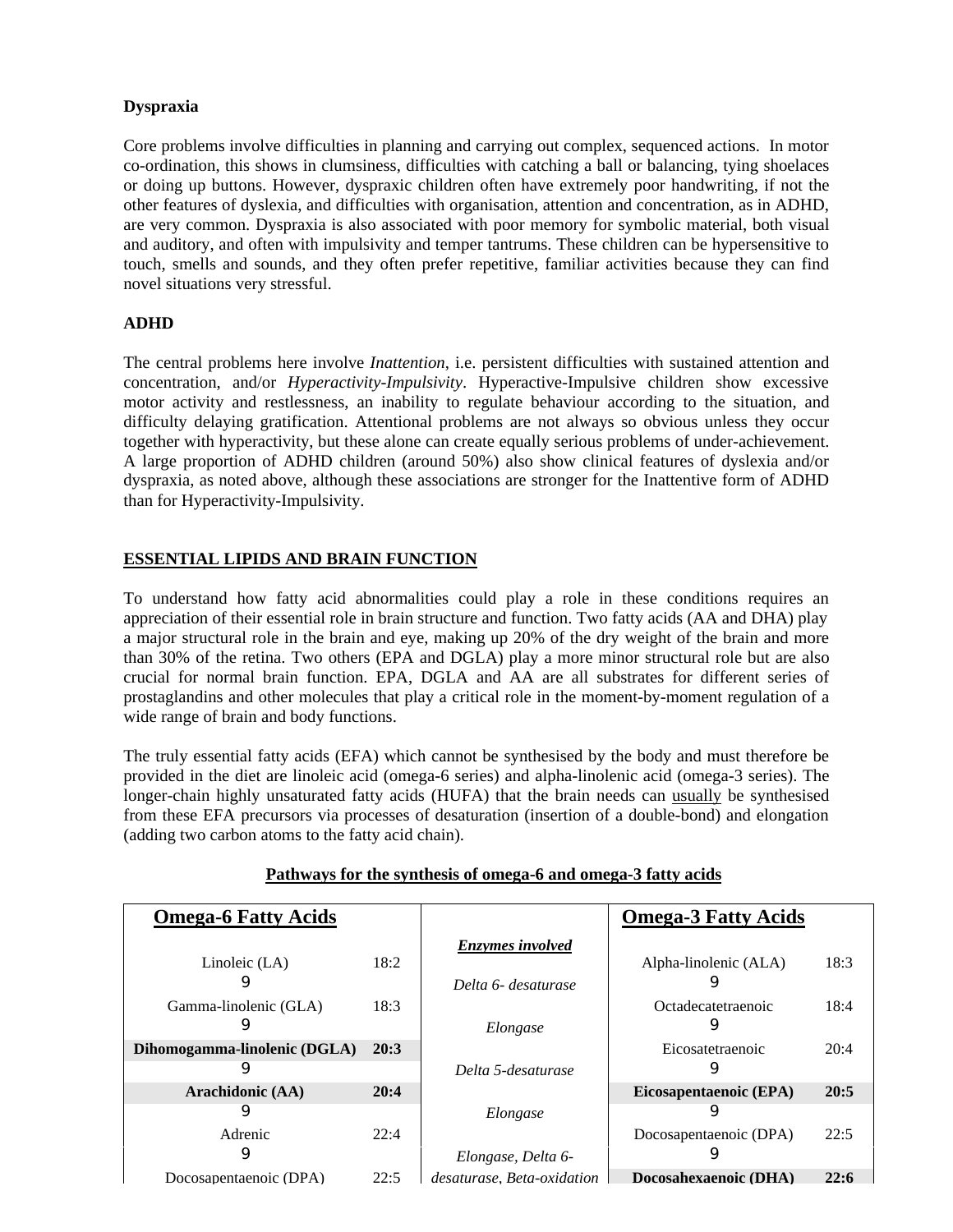Unfortunately, various dietary, lifestyle and disease factors can interfere with this conversion process. Dietary factors that can block the conversion of EFA to HUFA include: excess saturated fats, hydrogenated fats or 'trans'fatty acids in the diet (all of these are abundant in most processed foods); deficiency of vitamin and mineral co-factors (notably zinc deficiency), and excessive consumption of alcohol or coffee, as well as smoking. HUFA synthesis may also be impaired in people with diabetes, eczema, asthma or other allergic conditions. In addition, 'stress' hormones can also block the conversion of the 'parent' EFA into the longer-chain derivatives that are essential to the brain.

Thus many individuals may be deficient in HUFA despite the EFA precursors being available in their diet. Individuals will also differ in their constitutional ability to convert EFA to HUFA, and this is the suggestion in dyslexia, dyspraxia and ADHD, as well as some other disorders.

Overactivity of a PLA2 enzyme that selectively removes HUFA from membranes is another potential cause of fatty acid deficiency, and there is evidence for this in dyslexia (MacDonell et al, 2000). Other enzymes important in fatty acid recycling and transport could also be involved.

### **FATTY ACID DEFICIENCY IN ADHD, DYSPRAXIA AND DYSLEXIA**

#### **Evidence for fatty acid deficiency in ADHD**

For a recent review of the current evidence for fatty acid abnormalities in ADHD, please see Richardson and Puri (2000). EFA deficiency in hyperactivity was first suggested by Colquhoun and Bunday (1981) of the Hyperactive Children's Support Group (HCSG) in the UK. They conducted a survey of hyperactive children and found the expected excess of males, associations with asthma, eczema and other allergic conditions, and evidence of zinc deficiency. They also noted various clinical signs of possible EFA deficiency in these children, including excessive thirst, frequent urination, and dry skin and hair.

They proposed that the problem might lie in the conversion of EFA to HUFA, because they saw no evidence of a dietary deficiency of the 'parent' EFA. They also hypothesised that this could explain both the sex ratio in ADHD (because males are more vulnerable than females to EFA deficiency) and the apparent intolerance of many ADHD children to certain foods such as salicylates (because these substances block the formation of prostaglandins from HUFA). The HCSG recommended supplementation with HUFA, and anecdotal evidence suggests that this was very helpful in at least some cases. Blood biochemical studies also provided some supporting evidence for deficiencies of certain fatty acids in ADHD (Mitchell et al., 1987)

Studies carried out at Purdue University in the USA provided further confirmation (Stevens et al, 1995, 1996). These showed that children with ADHD:

- were less likely to have been breastfed (breastmilk contains the preformed HUFA such as AA and DHA, while most formula does not)
- were more likely to suffer from allergies (already known to be associated with EFA deficiency)
- showed clinical signs of EFA deficiency (excessive thirst, frequent urination, rough dry skin and hair, soft or brittle nails etc)
- showed reduced levels in their blood of certain HUFA (especially AA, EPA and DHA) but not their EFA precursors.
- had an adequate dietary intake of the EFA precursors

These results support the hypothesis of EFA abnormalities in ADHD, and indicate that the problem could well be one of conversion of EFA to HUFA, as originally suggested.

This team gave an early report on results of double-blind treatment trials (Burgess, 1998). They found that supplementation with EPA, DHA, GLA and AA changed the blood fatty acid profile of ADHD children, and this was associated with some reduction of ADHD symptoms. Most interesting is a straight interes<br>ADHD symptoms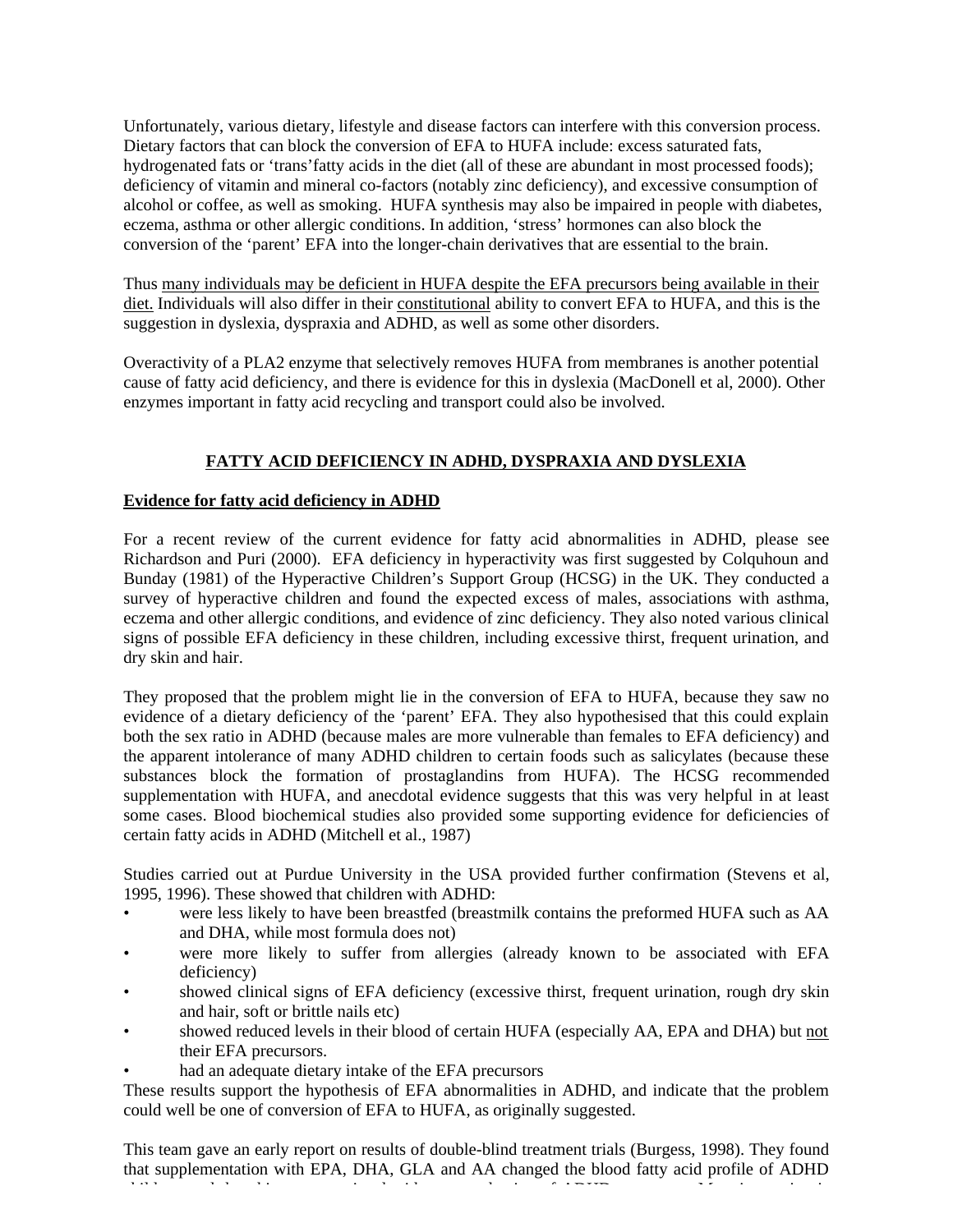that supplementation with pure DHA was completely ineffective in ADHD another large controlled trial (Voigt et al, 1999). This is consistent with other evidence that EPA, rather than DHA is probably the important omega-3 fatty acid for management of the attentional, cognitive and other problems associated with ADHD.

#### **Evidence for fatty acid deficiency in Dyspraxia**

In children with dyspraxia, so far only open trials of fatty acid supplementation have been carried out (Stordy, 1997). 15 children whose performance on standardised measures of motor skills initially placed them in the bottom 1% of the population were treated with a supplement containing DHA, EPA, AA and DGLA. They were then retested after 12 weeks. After supplementation, improvements were found on objective measures of manual dexterity, ball skills, and static and dynamic balance, as well as on parental ratings of the children's dyspraxic symptoms. In addition, ADHD symptoms in these children (Conners Parent Rating Scale) were also reduced following the fatty acid treatment.

#### **Evidence for fatty acid deficiency in Dyslexia**

#### • *Visual function in dyslexia improved by fatty acid treatment*

Stordy (1995) proposed that fatty acid treatment may help in the management of dyslexia. She had first observed an apparent association between breastfeeding (and its duration) in relation to the severity of dyslexia, as well as poor night vision in dyslexic individuals. She therefore tested dyslexic adults and found they showed impaired dark adaptation, but this visual problem normalised after just 4 weeks of supplementation with the omega-3 fatty acids EPA and DHA.

The role of omega-3 fatty acids in visual function is well recognised, and the evidence for visual problems in dyslexia is now substantial. Stordy's 1995 findings not only suggested a possible biochemical basis for these which might also help to explain other features of dyslexia, but also suggested new treatment possibilities.

#### • *Abnormal brain lipid metabolism in dyslexia revealed by brain imaging*

To investigate the proposal that membrane lipid metabolism in dyslexia may be abnormal, a study was carried out at the MRI Unit at Hammersmith Hospital (Richardson et al., 1997). MR imaging is a safe and non-invasive technique involving the use of radiowaves within a very strong magnetic field. It can be used to obtain either structural images (the well-known MRI) or information on the chemical composition of tissues (magnetic resonance spectroscopy, or MRS). To study membrane lipid metabolism in the living brain, 31-phosphorus MRS is the best available technique. From 31 phosphorus MRS spectra, seven different phosphorus metabolites can be clearly identified, and their concentrations measured. Two of these provide information on membrane lipid turnover: *phosphomonoesters* (PMEs) include the precursors of membrane phospholipids, while *phosphodiesters* (PDEs) index their breakdown products.

Results showed a clear excess of PMEs in dyslexic adults compared with controls, suggesting a problem in the synthesis of membrane phospholipids in dyslexia, while PDE levels were normal. These results are also compatible with deficiency in certain HUFA in dyslexia. (PMEs have to combine with diacylglycerols - molecules with two fatty acids - to form membrane phospholipids. If these molecules do not contain the 'right' fatty acids, then this process could be impaired, resulting in an accumulation of the PME precursors.)

#### • *Blood biochemical abnormalities in dyslexia*

In a single case report, Baker (1985) found fatty acid deficiencies on biochemical testing of a dyslexic boy who also showed overt clinical signs such as rough, dry skin and hair. More recently, MacDonell et al (2000) found that dyslexic adults showed increased levels of a PLA2 enzyme that removes HUFA from membranes.

#### • *Clinical signs of fatty acid deficiency in dyslexia*

In a large sample of dyslexic and non-dyslexic adults, clinical signs of fatty acid deficiency were significantly higher in the dyslexic group (Taylor et al., 2000). These signs were assessed using the same scale as was used in recent studies of ADHD (Stevens et al., 1995), where fatty acid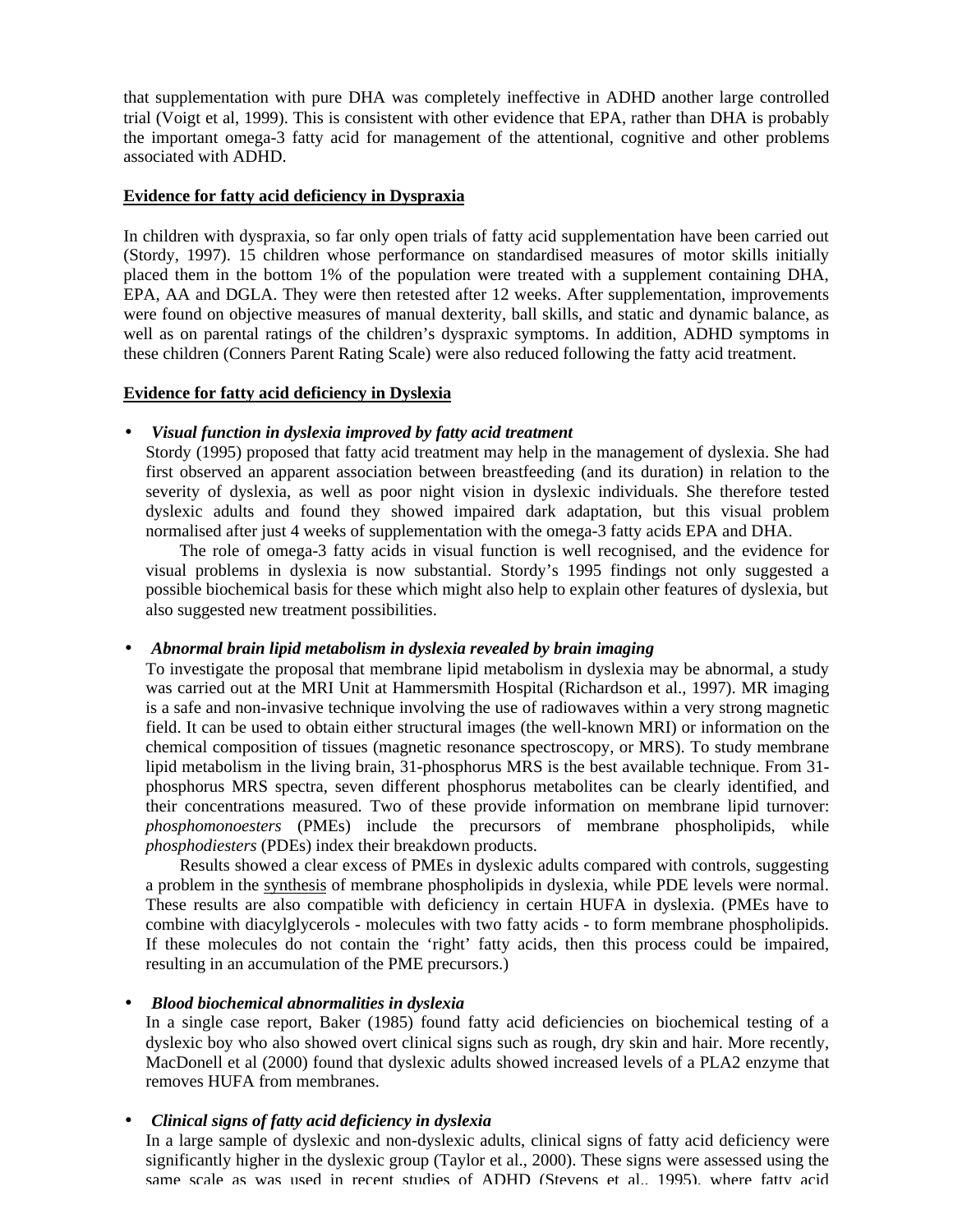deficiency scores were also related to blood biochemical measures of fatty acid deficiency. Within dyslexic children, those with more clinical signs of fatty acid deficiency had more severe difficulties in reading, spelling and working memory (Richardson et al, 2000). However, there was no evidence that fatty acid deficiency was confined to any particular subgroup as defined by psychometric tests.

#### • *Double-blind treatment trials in dyslexia - preliminary results*

In view of the mounting evidence for fatty acid abnormalities in dyslexia, several double-blind clinical trials were set up to assess whether treatment with fatty acids can be of benefit in this condition (Richardson et al, 1999). These studies are now approaching completion, and some preliminary results are already available.

**Trial 1**: In a school-based study, 41 dyslexic children with ADHD features took either a fatty acid supplement (mainly fish oil with some evening primrose, supplying EPA, DHA, GLA and some AA) or a placebo (containing olive oil) for three months. They were assessed before and after treatment on standard parent ratings of ADHD symptoms (Richardson et al, 2000).

- $\triangleright$  Compared with the placebo-treated group, those dyslexic children who had received the fatty acid supplement showed significant reductions in a range of ADHD symptoms, particularly cognitive problems (inattention, learning and memory problems) and anxiety.
- $\triangleright$  In a second stage of the study, those children who had received the placebo treatment were then switched to the fatty acid supplement under single-blind conditions and followed for a further 3 months. In these children, significant improvements were observed for a wide range of ADHD measures, in striking contrast to the lack of improvement they had shown on placebo treatment.

Numbers in this study were small, so these results need to be confirmed in larger double-blind trials still underway. However, they provide promising evidence that dietary supplementation with HUFA can be of some benefit in the management of ADHD-related symptoms in dyslexia.

**Trial 2:** In a larger clinic-based study, 102 dyslexic children took either the same fatty acid supplement or placebo for six months under double-blind conditions. Supplementation was associated with significant improvements in reading, especially for children with fatty acid deficiency signs or visual symptoms at baseline.

#### **FREQUENTLY ASKED QUESTIONS**

#### *1. Is fatty acid deficiency more likely in ADHD, dyslexia,or dyspraxia?*

In my view, these kinds of diagnostic labels should usually be treated with more than a degree of caution. There is huge variability in both access to formal assessments and the diagnostic methods used. All of these conditions exist in graded form, with core features often blending imperceptibly into the general population range. More importantly, perhaps, the overlap between these conditions in practice is so great that so-called 'pure cases' are the exception rather than the rule.

Research suggests that a significant proportion of people with any or all of these conditions (and some others with no such official label) could be helped by simple dietary supplementation with highly unsaturated fatty acids. However, it must be emphasised that:

- (i) this approach can't be expected to benefit every individual with dyslexia, dyspraxia or ADHD – simply because the causes of these kinds of problems can be so varied, and
- (ii) although good nutrition is the foundation for optimal brain function, many other factors obviously need to be considered in the management of these conditions.

Our treatment trials have involved children and adults identified primarily for either dyslexia or ADHD. However, we have taken care to assess features of all three conditions as far as possible. (For the record, more than half of our dyslexic and ADHD children met clinical criteria for dyspraxia, and we found the usual high overlap between dyslexia and ADHD in both children and adults). In our adult study, we also included a non-dyslexic group, and we assessed them using the same measures, as there is already some evidence of benefits from HUFA supplementation in the general population.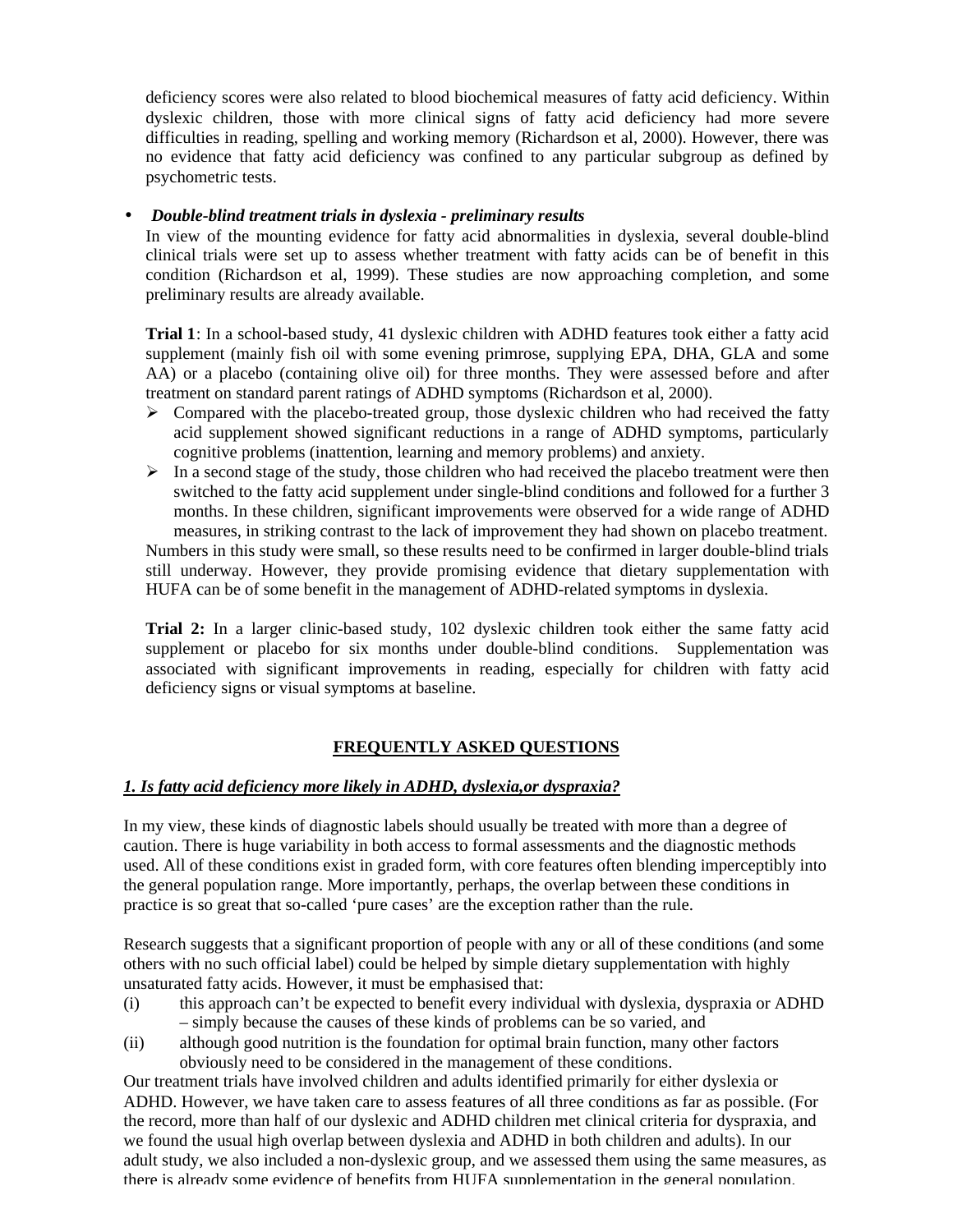### **2.** *How can we best identify people who can be helped by fatty acid supplements?*

Clearly, supplementation is most likely to help if there is already some evidence of a relative deficiency in highly unsaturated fatty acids. Unfortunately, objective biochemical measures of fatty acid status are not usually a practical option. Our research aims include the development and validation of some simple, non-invasive measures that might be suitable for routine clinical use. Meanwhile, the following provide some provisional guidelines for identifying those who may be most likely to benefit from fatty acid supplements.

### • **Physical signs of fatty acid deficiency**

Various physical signs are associated with essential fatty acid deficiency – and although all of them could have other causes (and if persistent, should be discussed with the GP to rule out any overt medical problems), their presence provides reasonable grounds for suspicion. These 'fatty acid deficiency signs' include excessive thirst, frequent urination, or rough, dry patches on the skin especially if this is 'bumpy' in appearance and feel (this is 'follicular keratosis', and is usually most noticeable on upper arms and legs). More minor indicators include dull or dry hair, tendencies to dandruff, and soft or brittle nails. These signs are more common in individuals with ADHD or dyslexia than they are in the general population, and their presence – while not definitive – might suggest a positive response to supplementation.

#### • **Atopic (allergic) tendencies**

Tendencies towards certain allergic (or 'atopic') conditions such as eczema, asthma or hay fever seem to be more common in people with dyslexia or ADHD and their relatives. Fatty acid deficiencies can play a role in these allergic conditions, and supplementation with fish oils and/or evening primrose oil can often help to relieve some of their symptoms.

#### • **Visual perceptual problems**.

From our clinical experience (and preliminary results from our treatment studies of dyslexic children) visual perceptual problems seem to be a good predictor of a positive response to HUFA supplementation. Despite having no 'overt' visual problems that an ordinary eye test would detect, many dyslexic people report visual symptoms when trying to read, such as blurring or apparent movement of letters and words, eye strain, or 'glare' from text on the page. Other visual problems include unusual sensitivity to bright light in general, poor night vision, and broader difficulties with visual attention and visuo-motor control. These features are common in dyslexia and dyspraxia, and affect at least some individuals with ADHD. Given the importance of omega-3 fatty acids in visual function, it is perhaps not surprising that visual problems may help to predict those who respond well to supplementation.

#### • **Attention and concentration problems**

A good response to HUFA supplementation seems more likely if there are genuine problems with attention and concentration. Many children (and adults) find that 'distractibility' is a major problem – they have real difficulties in 'screening out' things that are irrelevant to the task in hand. Or they find that their minds are prone to 'wander' even without obvious distractions, and so they have to make extraordinary efforts to focus their attention for any length of time - often with the result that they tire very easily. Preliminary evidence from our studies suggests that fatty acid supplements can help to improve attention and concentration in many dyslexic children with these features. This criterion obviously includes others who show a pure ADD profile, as well as ADHD children with a mixed picture of inattention with hyperactivity-impulsivity. (Less success might be expected for those with pure hyperactivity-impulsivity, let alone 'conduct disorder' as the primary problem). Attentional problems are also very commonly associated with dyspraxia.

#### • **Mood swings / undue anxiety / low 'frustration tolerance'**

Emotional sensitivity – especially when accompanied by a proneness to 'mood swings' - and anxiety / tension may also be good predictors of a beneficial response to omega-3 HUFA supplementation. Some individuals are particularly susceptible to stress or criticism (real or perceived), and they take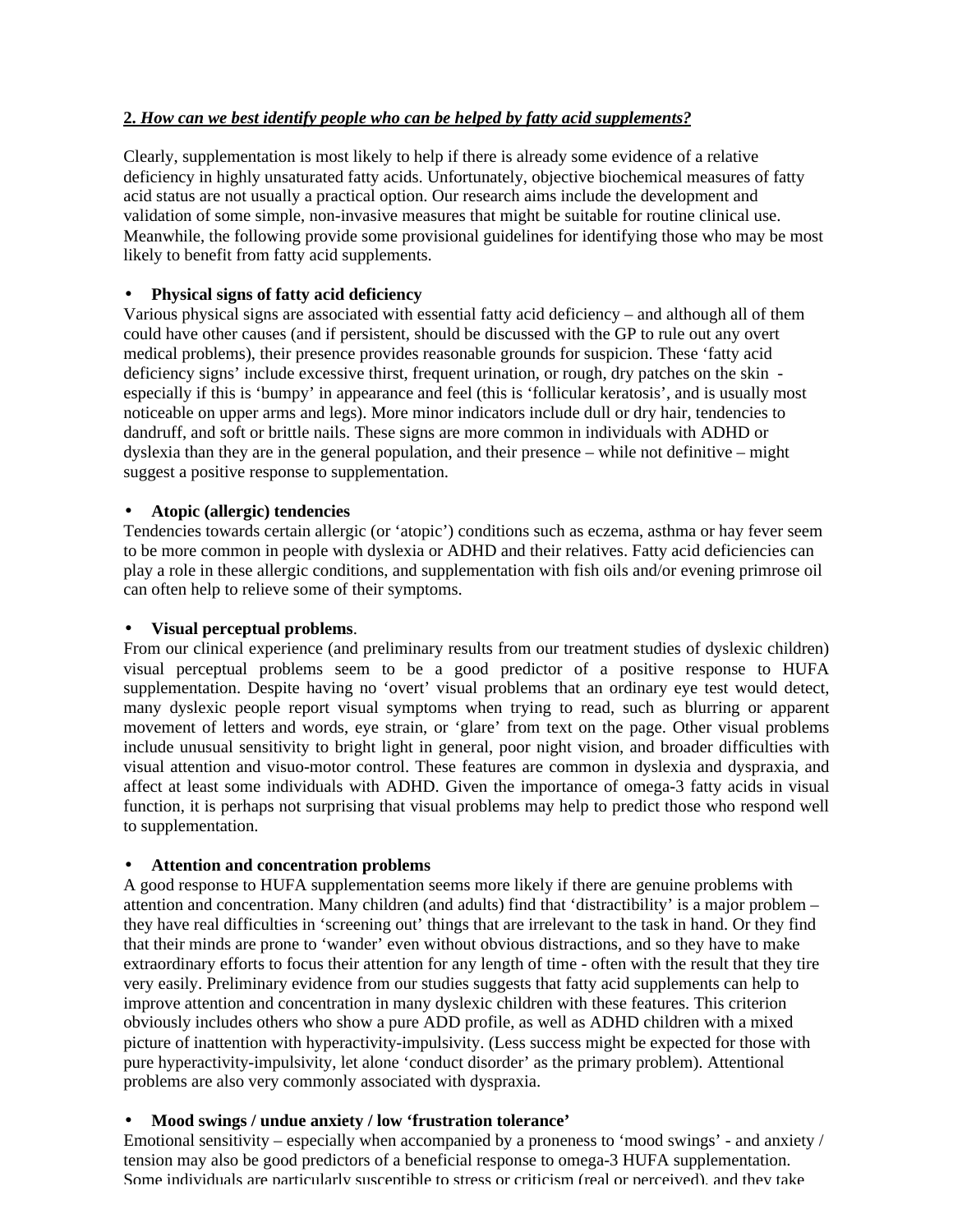any 'failure' very much to heart. Omega-3 supplementation has been shown to reduce susceptibility to stress-aggression in ordinary students under pressure. Results from our studies also suggest a good response to fatty acid supplements by those with a very low tolerance for frustration, i.e. those who are prone to either emotional outbursts or undue anxiety-tension when things don't go as planned. It is noteworthy that omega-3 deficiencies are implicated in mood disorders, both depressive and bipolar (manic-depressive). Children with these traits often meet criteria for ADHD, and may perhaps represent a subgroup who would respond well to fatty acid supplementation, although this too requires further study.

### • **Sleep problems**

Certain HUFA are required for the manufacture of prostaglandins, and among many other functions, these molecules play an important part in determining sleep onset and offset. Fatty acid imbalances could therefore be a factor in some kinds of sleeping problems, and research evidence supports this, although few if any clinical studies have yet been carried out. Subjective reports from participants in our treatment trials strongly suggest that fatty acid supplementation may help to improve sleep for some people, particularly if difficulties in getting to sleep at night (and corresponding difficulties waking up in the morning) were previously characteristic. Perhaps unsurprisingly, those who respond to supplementation in this way usually report other benefits. These may all be a consequence of the improvements in sleep, or they may represent other effects of fatty acid supplementation in these individuals. In either case, this issue clearly deserves further study.

### *3. What kind of supplements will work best?*

First, it should be re-emphasised that fatty acid supplements will not 'work' for everyone. Some people already get all the HUFA they need via their diet and/or their own metabolism. Individual differences in constitution, diet and lifestyle are all important, so there can be no universal answers. However, the following points may help to provide some guidance for those interested in trying supplementation.

**Omega-3 fatty acids** play a crucial role in eye and brain function, yet these are the ones most likely to be lacking from modern diets. In theory, we can build complex fatty acids for ourselves from simpler ones. However, even the simple omega-3 fatty acids are lacking in many people's diets (particularly if they mainly eat processed foods), and in some people, the conversion process of simple fatty acids into the longer-chain, highly unsaturated ones may be inefficient. The only way to get the complex omega-3 fatty acids (EPA and DHA) directly from the diet is by consuming large amounts of oily fish and seafood on a regular basis. This is often impractical, so fish or marine oil supplements are sometimes the only realistic option.

**Omega-6 fatty acids** are also important, with evening primrose oil being the best-known supplement source. Evening primrose alone often helps with the dry skin problems and allergies common in people with ADHD, dyslexia and dyspraxia (and often found in their relatives). However, early studies using evening primrose oil alone showed only marginal benefits, if any, for the central problems with learning and behaviour. For brain function, the omega-3 fatty acids seem to be more important, but these are less common in our food supply than omega-6.

In most cases it therefore probably makes sense to supplement mainly with fish oil (providing the omega-3 HUFA) but many people may benefit from a little evening primrose oil in addition.

**Omega 3: EPA versus DHA?** Fish oil contains two major omega-3 fatty acids: EPA and DHA. Both are necessary, but until recently, it wasn't at all clear which of these was more important in producing the benefits reported for ADHD and related conditions. In early life, plenty of DHA is needed for the growing brain – and because this fatty acid is so important for actual brain structure, it was thought that this must be reason for the apparent benefits from fish oil. However, the latest research has now shown that it is EPA, not DHA, which is more effective in reducing the problems with attention, perception and memory that are associated with ADHD, dyslexia and dyspraxia. This is probably because EPA plays a more important role in the minute-by-minute functioning of the brain, and also helps to make other substances (such as prostaglandins) that are crucial for proper signalling between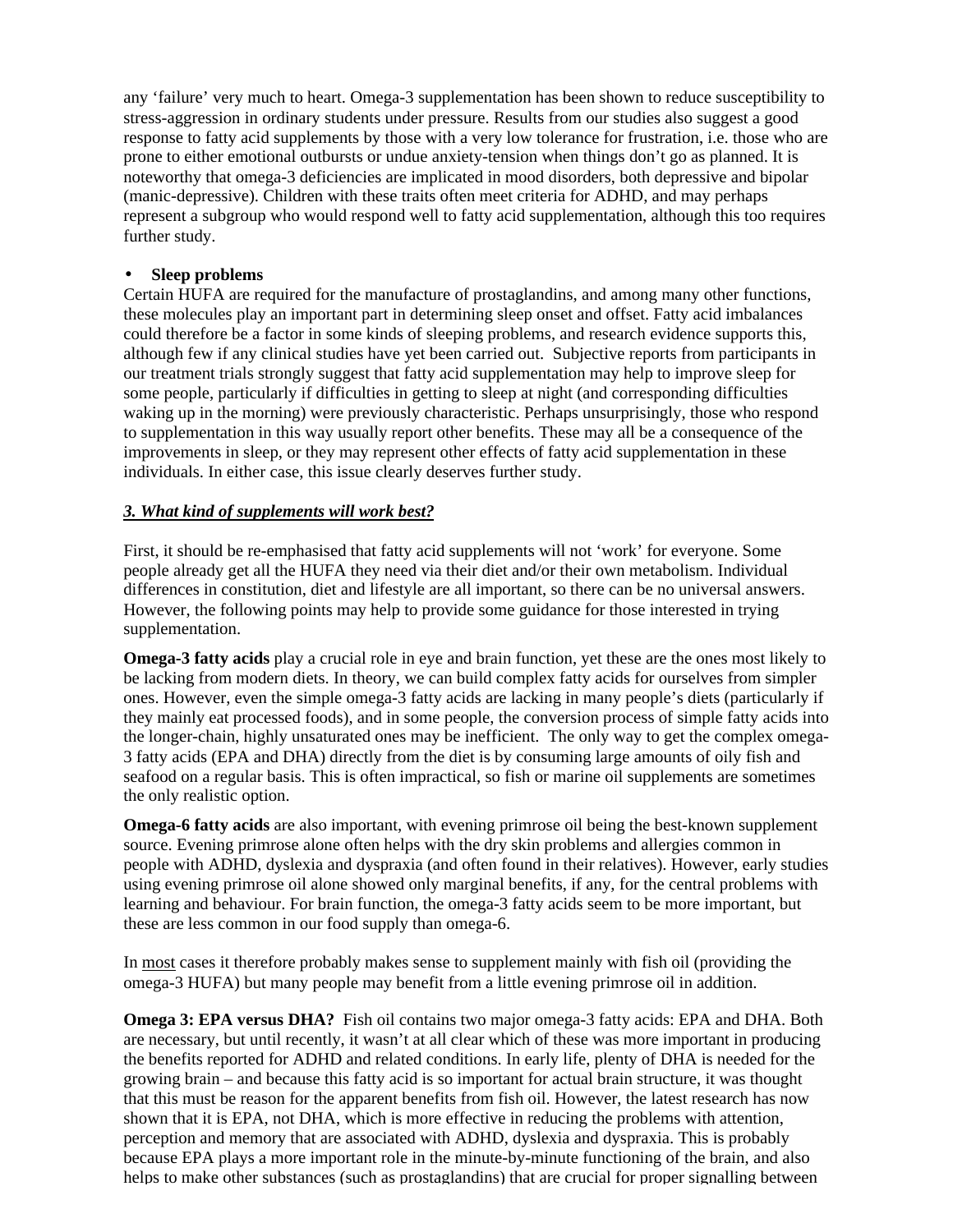cells. In addition, new evidence suggests that EPA may actually help in another way – by helping to protect all of the long-chain highly unsaturated fatty acids against rapid breakdown and loss. For these reasons, supplements with a high ratio of EPA to DHA are likely to be most effective.

A note of caution should also be sounded about cod-liver oil – or any fish liver oil – for these purposes. These do provide an excellent source of omega-3 fatty acids for general use, but they also contain significant levels of Vitamin A, which can be harmful in excess. One or two capsules a day should present no problems, but if high doses of fish oil are to be taken on a regular basis, the fish liver oils are probably best avoided.

A final point concerns the quality of oils used. The popularity of both evening primrose and fish oils has led to a huge number of different supplements becoming available. Unfortunately, not all of these are of good quality, and in some cases, they may not only be ineffective, but could even contain harmful residues (either from environmental pollution or from the methods of extraction and processing used). Any reputable supplier should be able to provide information on both the source of their oils and their manufacturing methods, but at the very least, it should not be assumed that the cheapest supplements are the best value. Another point is that Vitamin E is usually included in HUFA supplements as an antioxidant to protect these fatty acids from breakdown. If it is not, additional Vitamin E supplementation may be required.

### *4. Are there any negative side-effects from fatty acid supplements? What dosage is appropriate?*

Highly unsaturated fatty acids are safe even in extremely large doses, and their regular consumption carries a wide range of positive health benefits. They are foodstuffs, not drugs – and moreover, they used to form an important part of our natural diet for centuries, but have been disappearing from our food in recent decades. The only known side-effects of fatty acid supplements involve mild digestive upset, although this affects very few people. Small divided doses taken with plenty of food can often eliminate such problems (and it is worth noting that choosing a high-quality oil should also help to reduce any fishy aftertastes!).

The appropriate dosage will vary between individuals (and in the same individual over time). It is also very important to recognise that it can sometimes take up to three months for the maximum benefits from supplementation to become apparent, owing to the slow turnover of these fatty acids in the brain. Unlike medications, they do not work rapidly to change mental functioning, and although we have found that some individuals report clear benefits as rapidly as two weeks after starting supplementation, in other cases the changes are much more gradual.

A higher dose is therefore usually recommended for this 'trial period'. An initial dosage of fish oil supplying around 500mg daily of EPA is probably most appropriate for dyslexia and related conditions, and if evening primrose is also included, around 50mg per day of GLA (which converts easily to DGLA and AA) is likely to be sufficient. After three months, reducing the dose to half or one-third of these levels may be appropriate, but requirements vary – both between individuals and according to circumstances - so dosages are best determined from experience and careful personal monitoring. We have found that some people may need high levels on a long-term basis to prevent symptoms from re-appearing.

Informing the GP is strongly recommended before embarking on any kind of dietary supplementation, and this is obviously essential if someone is already taking any medications or being treated for any other condition.

As emphasised throughout, not everyone can expect noticeable benefits from taking fatty acid supplements. If no improvements are apparent within three months of starting this kind of dietary treatment, then it is reasonable to conclude that fatty acid deficiency is not a major factor for that individual. Other approaches to managing dyslexia, dyspraxia and ADHD should always be considered in any case.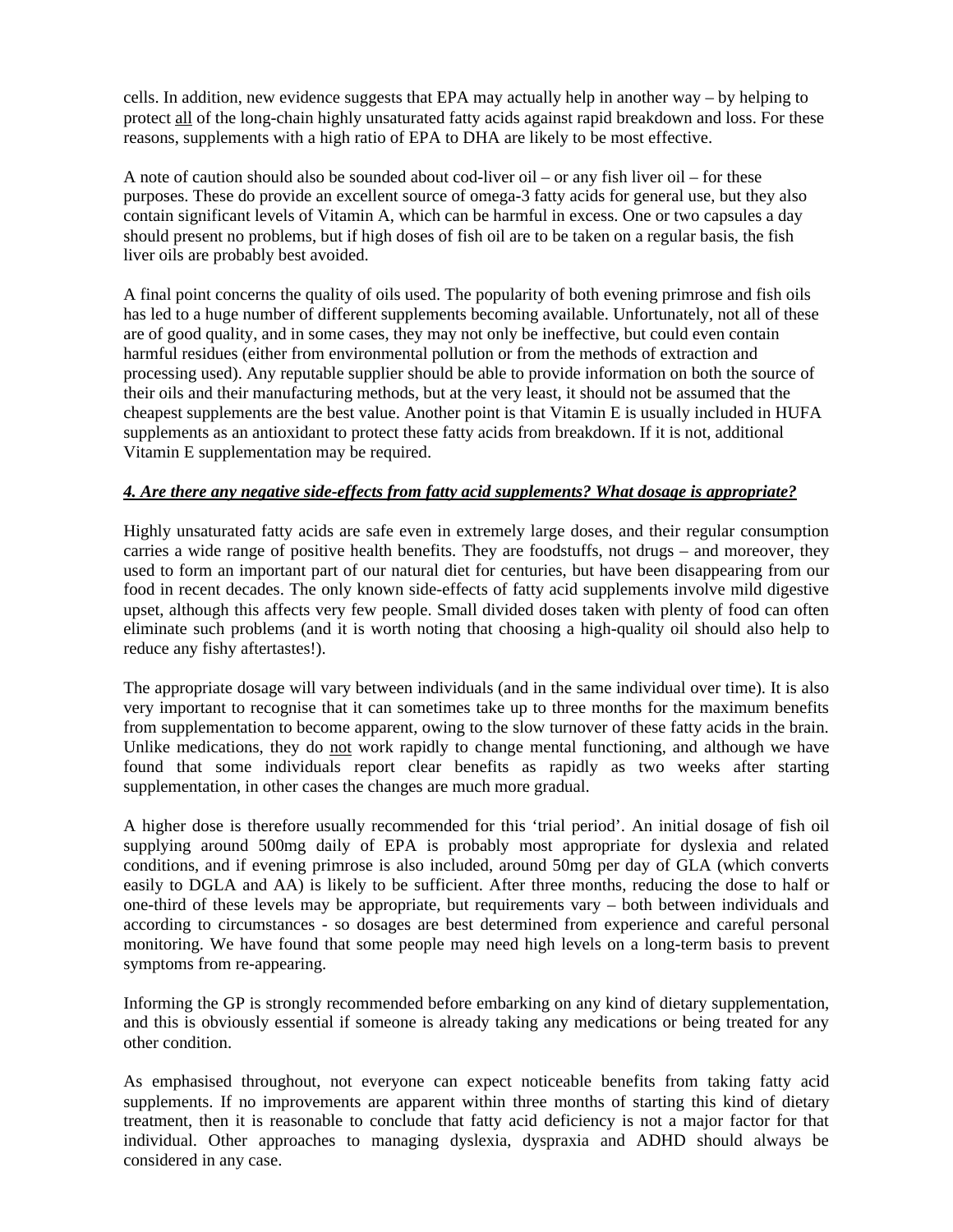## **CONCLUSIONS**

- The available evidence supports the proposal that a mild disorder of fatty acid metabolism may be a factor predisposing to dyslexia, dyspraxia and ADHD, and this could go some way towards explaining the strong associations between these conditions. However, there are considerable individual differences amongst people identified by any of these labels, and each of these 'conditions' can have many possible causes. Fatty acid deficiency is only one possibility, and many other factors are likely to interact with this.
- Relevant fatty acid abnormalities that would increase dietary requirements include:
	- (i) difficulties in the conversion of simple essential fatty acids (EFA) into their longerchain derivatives (HUFA) that the brain needs, such as DGLA, AA, EPA and DHA
	- (ii) excessive breakdown of these HUFA (e.g. by overactive PLA2 enzymes)
	- (iii) difficulties in recycling, transport or incorporation of HUFA into membranes.
- Direct supplementation with HUFA may therefore be of benefit in the management of these conditions. Controlled trials have provided preliminary evidence for this in both ADHD and dyslexia, although more large-scale clinical treatment trials are needed. Findings suggest greater benefits from omega-3 fatty acids, and particularly EPA.
- Fatty acid supplements obviously cannot be expected to help in every case, but potential indicators of a good response to supplementation include:
	- *Physical signs of fatty acid deficiency* (excessive thirst, frequent urination, rough or dry skin and hair, dandruff, and soft or brittle nails)
	- *Allergic tendencies* (especially eczema)
	- *Visual symptoms* (such as poor night vision or sensitivity to bright light, and visual disturbances when reading - e.g. letters and words move, swim or blur on the page)
	- *Attentional problems* (distractibility, poor concentration and working memory)
	- *Emotional sensitivity* (especially excessive mood swings or undue anxiety)
	- *Sleep problems* (especially difficulties in settling at night and waking in the morning) Ongoing research will help to clarify the relative importance of these features as indicators of relative HUFA deficiency. Although common in ADHD, dyslexia or dyspraxia, they are certainly not confined to individuals with these conditions.

## **Further reading\***

- Fats that heal, fats that kill. Udo Erasmus, 1996. Alive Books, Canada.
- Smart fats. Michael Schmidt, 1997. North Atlantic Books, California.
- The LCP Solution the remarkable nutritional treatment for ADHD, Dyslexia and Dyspraxia. B. Jacqueline Stordy and Malcolm J. Nicholl, 2000, Ballantyne Books: New York.

The books listed here are for general reading, and can all be ordered from the website of the Dyslexia Research Trust, at www.dyslexic.org.uk

Academic references cited in this text are provided below

#### **Acknowledgements**

Support for this work from the Dyslexia Research Trust is gratefully acknowledged, and updates on progress will be available from the Trust website.